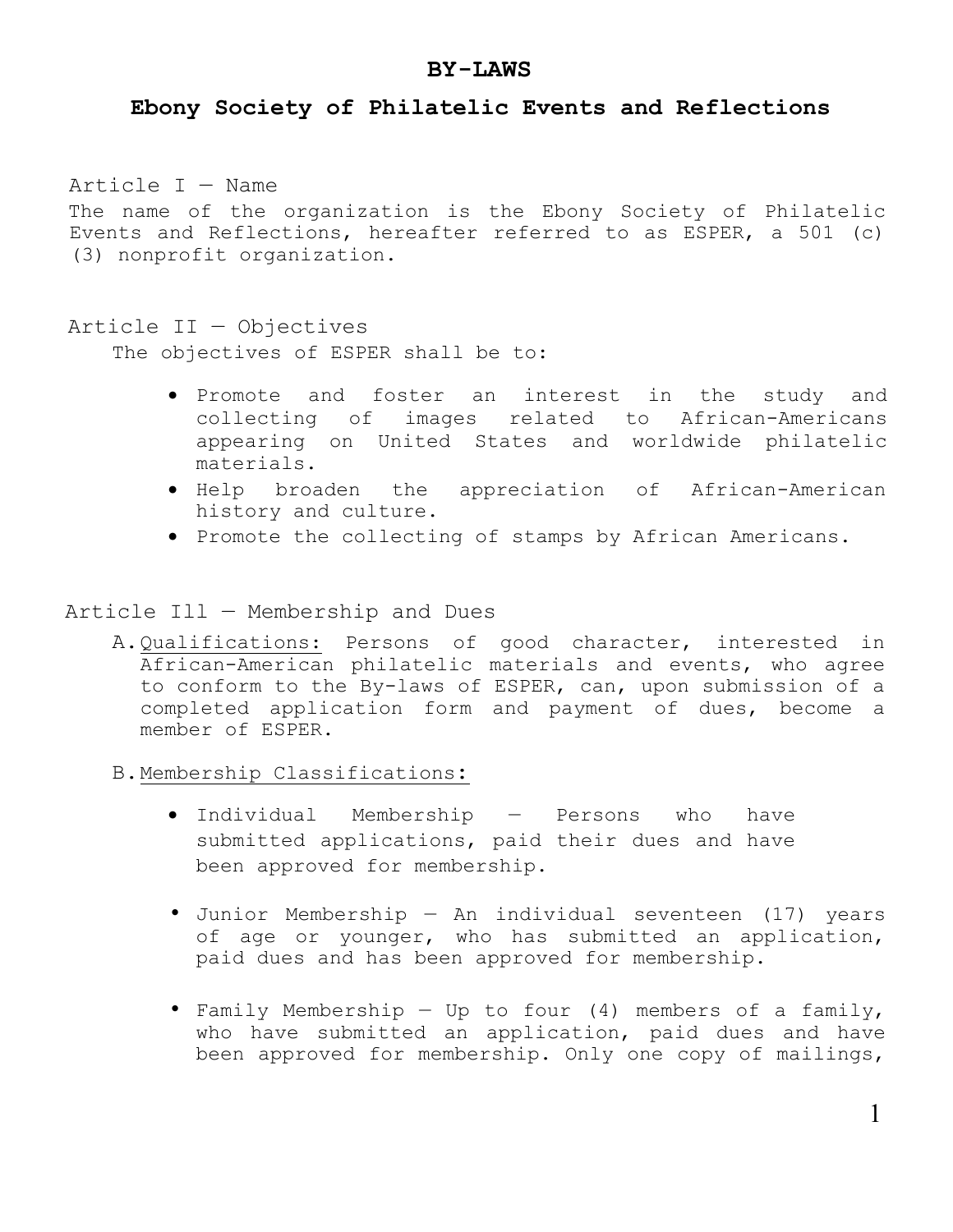including newsletters, will be sent to such a membership.

- Honorary Membership May be conferred upon an individual in recognition of exemplary service. The Board of Directors, hereafter referred to as Board, must approve any such recommendation in writing. Such individuals will be exempt from payment of dues.
- C.Dues: The membership and fiscal year for ESPER shall be from January 1 through December 31. Dues for each membership class shall be fixed by the Board on a calendar year basis and may not be changed more than once in a calendar year. New members will pay on a pro-rated basis initially.
	- Annual Dues: Are payable at the beginning of the year (January 1). Members will be notified when their dues are in arrears, and if dues are not received by the end of March, the member's name shall be removed from the membership rolls.
	- Refunds: A member who resigns or is expelled is not entitled to a refund of dues or fees paid to the **organization.**
- D.Transfer of Membership: Membership in ESPER is not transferable or assignable

Article IV — Meetings

- A. Board meetings will occur at least twice a year. One meeting can be a telephonic meeting. All Board meetings will be conducted under the guidelines of the Robert's Rules of Order.
- B. General Membership meetings will take place, as deemed feasible, at large stamp shows, or as planned by the Board.
- C. Chapter meetings may be held by any group of members for the purpose of promoting ESPER, attracting new members, and sharing information; with the knowledge and approval of the Chapter Director. Proposed plans, agenda and arrangements for such meetings shall be submitted to the Chapter Director at least fifteen (15) days prior to the event. Minutes from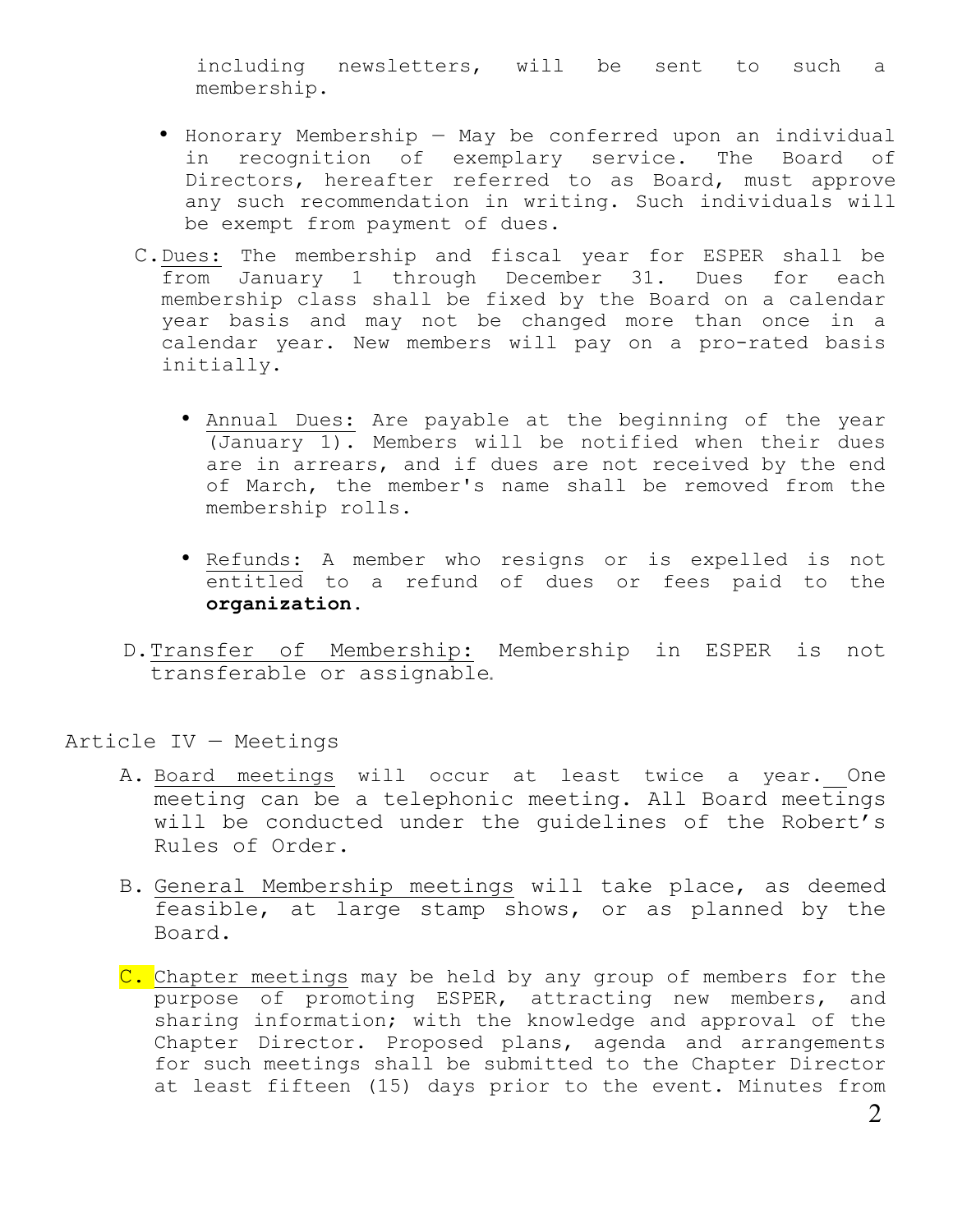such meetings are to be submitted to the Vice-President to be included in the Chapter Director's report.

D. Voting: Only members in good standing (dues current) may vote at membership meetings. In such instances, decisions will be determined by a simple majority of the members voting.

#### Article V — Chapters

- A.Upon written application to the Board, the formation of a recognized ESPER Chapter may be approved. Said Chapter must accept ESPER's By-laws and submit written reports on its activities to the Board. These Chapters will play a role in reaching out to members in all parts of the country. They may collect nominal donations to support their activities upon the approval of ESPER's Board. See Chapter Procedures for further information.
- B.Chapter Directors may be appointed by the President with the approval of the Board.
- C.Chapter Directors are encouraged to attend Board meetings on an ex-officio basis and will receive minutes of all official Board meetings.
- D.Each Chapter Director shall make a minimum annual cash donation of \$75 to the organization. If a Chapter Director is also a Board Member, the minimum annual cash donation shall be \$250 which is the annual cash donation for a Board Member.

Article VI — The Board of Directors

- A. The Board will consist of five (5) officers and at least two (2) members at large, a minimum total of seven (7) members or an odd number.
- B. All members in good standing shall be eligible to vote for members of the Board, who shall in turn vote for officers.
- C. The officers of the Board shall be President, Vice President, Secretary, Financial Secretary and Treasurer.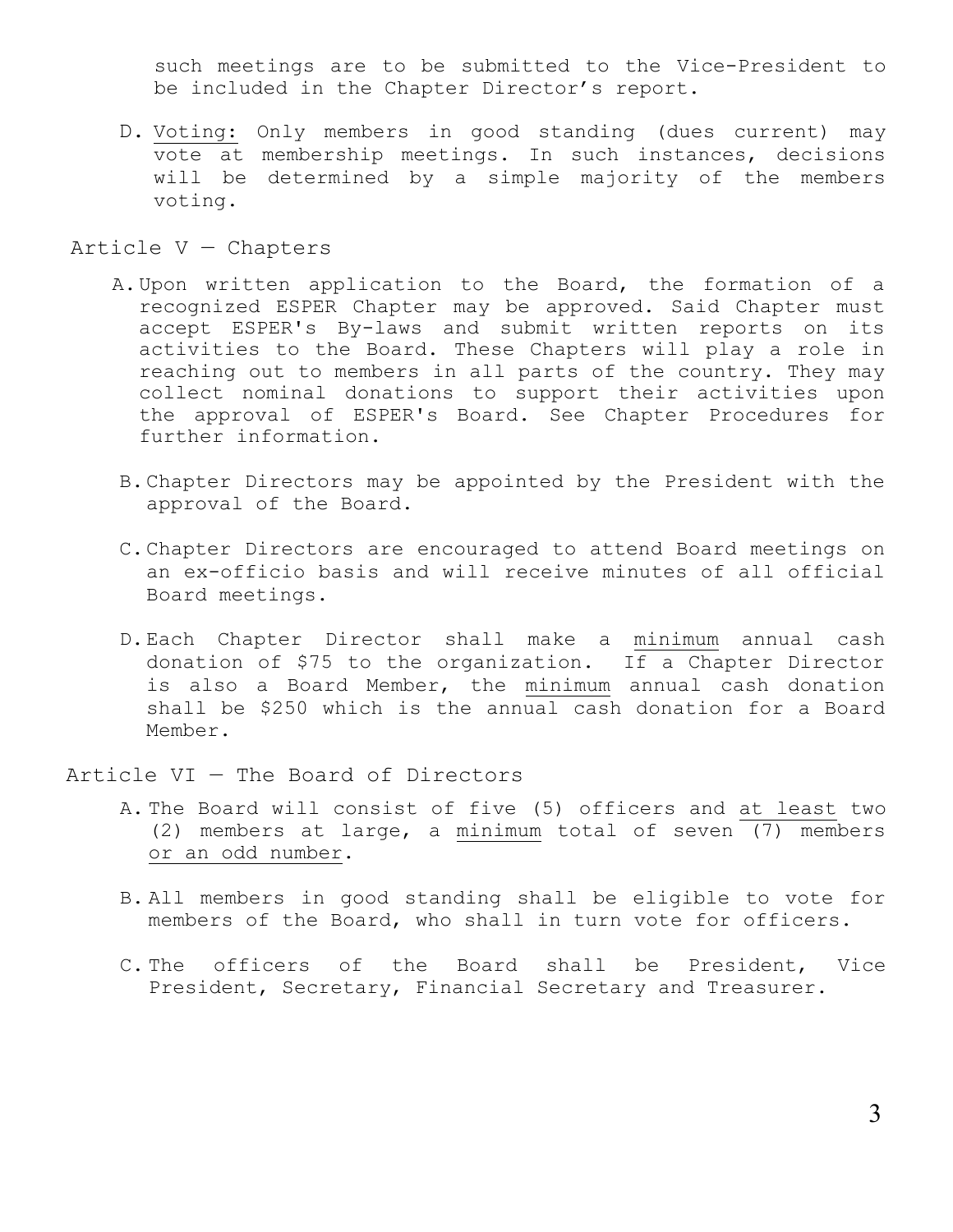D. No person shall be elected or appointed to the Board unless that person is a member in good standing and has been a member of ESPER for at least two(2)years.

- E. The Board shall be responsible for the management of the affairs of ESPER including the authorization of disbursements. The Board shall have all of the powers and responsibilities as set forth in the By-laws and in the Procedures, that may be promulgated from time to time.
- F. There shall be at least two (2) meetings of the Board each calendar year at a time and place to be determined by the President.
- G. Quorum a simple majority of the duly elected members of the Board shall constitute a quorum for the transaction of the organization's business.
- H. A special meeting of the Board may be called at any time by the President or at the request of a simple majority of the Board. At such a meeting, the business set forth in the notice thereof shall be considered.
- I. The Board shall elect its officers, approve appointments of committee chairs, establish the longterm goals of the organization, and approve annual budgets.
- J. With the approval of the Board, there may be ex-officio members of the Board who may participate in meetings, but have no vote.
- K. Notice of Board meetings with an agenda, shall be sent prior to the date of the meeting to Board Members, Chapter Directors and the Founder.
- L.Any action required or permitted to be taken at any meeting of the Board may, at the discretion of the President, be taken without a formal meeting, by telephone, email, or by submitting a mail ballot to the members of the Board. Approval by a majority of the Board who are duly qualified and eligible to vote shall constitute approval by the Board. Members of the Board shall be considered present at a Board meeting if a teleconferencing call has been established, and they are on line.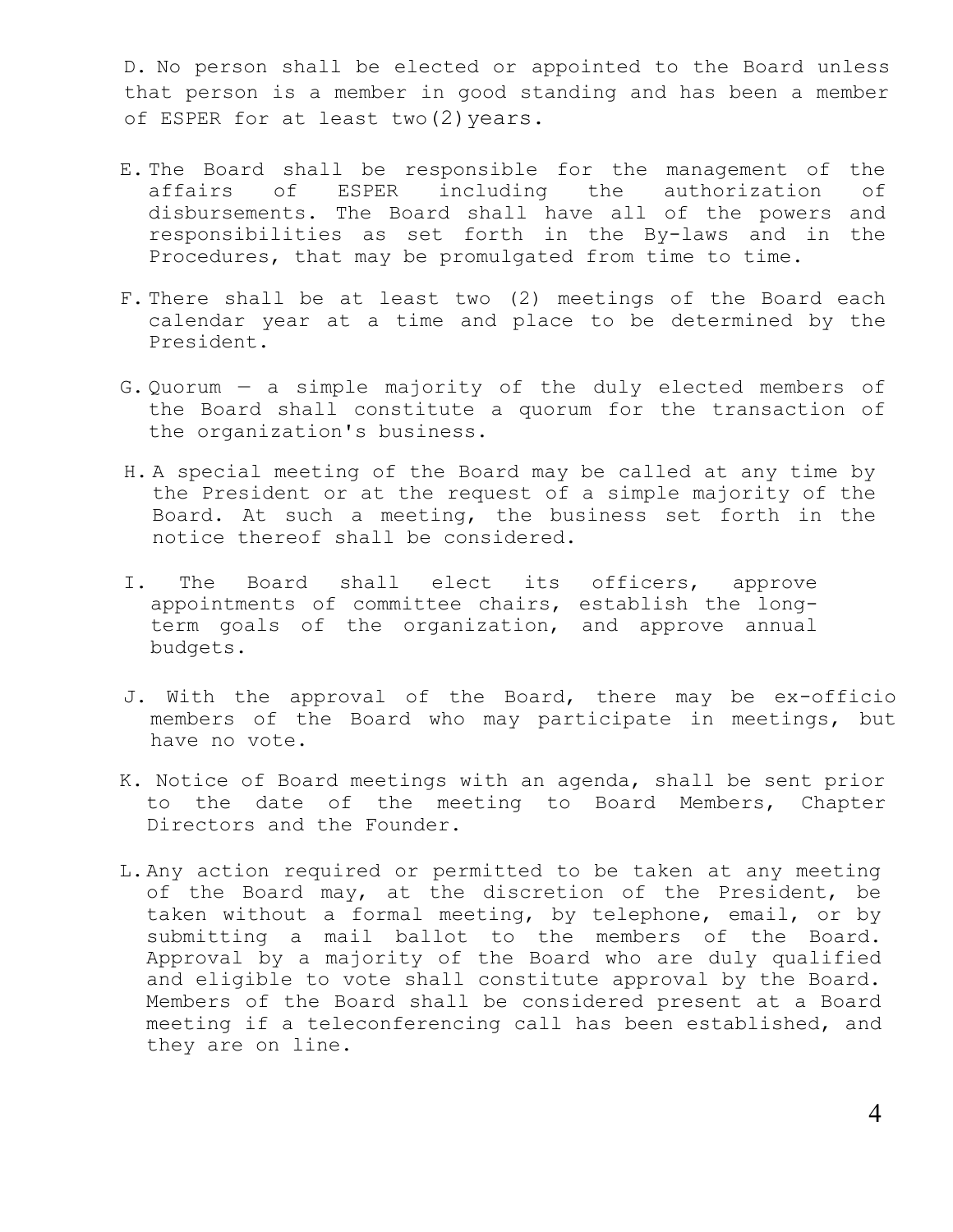- M.No member of the Board shall receive compensation for performing his / her administration duties. Members of the Board may, however, be reimbursed for certain out-of-pocket expenses related to ESPER activities. Current expenses eligible for reimbursement typically include postage, office supplies – paper, envelopes, ink, software, etc. but not hardware (machines). Expenses DO NOT include travel to and/or from a stamp show/event, hotel, food and/or beverage. In such circumstances, expenses must receive the prior approval of the Board.
- N.The term of service for elected Board members will be three (3) years. Board membership will be limited to two (2) three-year terms. Board members elected or appointed to fill a vacancy shall hold office until the next election or until his / her successor shall be duly elected. Term limitations can be extended in emergency circumstances.
- O.Each Board Member shall make a minimum annual cash donation of \$250 to the organization. If a Board Member is also a Chapter Director, the minimum annual cash donation shall be \$250.
- P. Board Members are encouraged to attend local and regional philatelic events in their respective areas.

Article VII — Officers

- A.In the year that elections are held, members of the Board are to be elected by mail ballot by the 2<sup>nd</sup> week in October of that year. Candidates receiving an affirmative vote from the majority of the votes cast will be deemed members of the Board. Also, in the event that there are more candidates than positions, those candidates receiving the most votes will be deemed members of the Board.
- B. The Board shall elect its officers by the 2<sup>nd</sup> week in December of the election year so that officers and members of the Board may take their positions by the  $1^{st}$  of January of the following year.
- C.The duties of Board members and officers are detailed in the Procedural Manual under "Duties of Officers." A Board member may hold more than one office in the organization, but under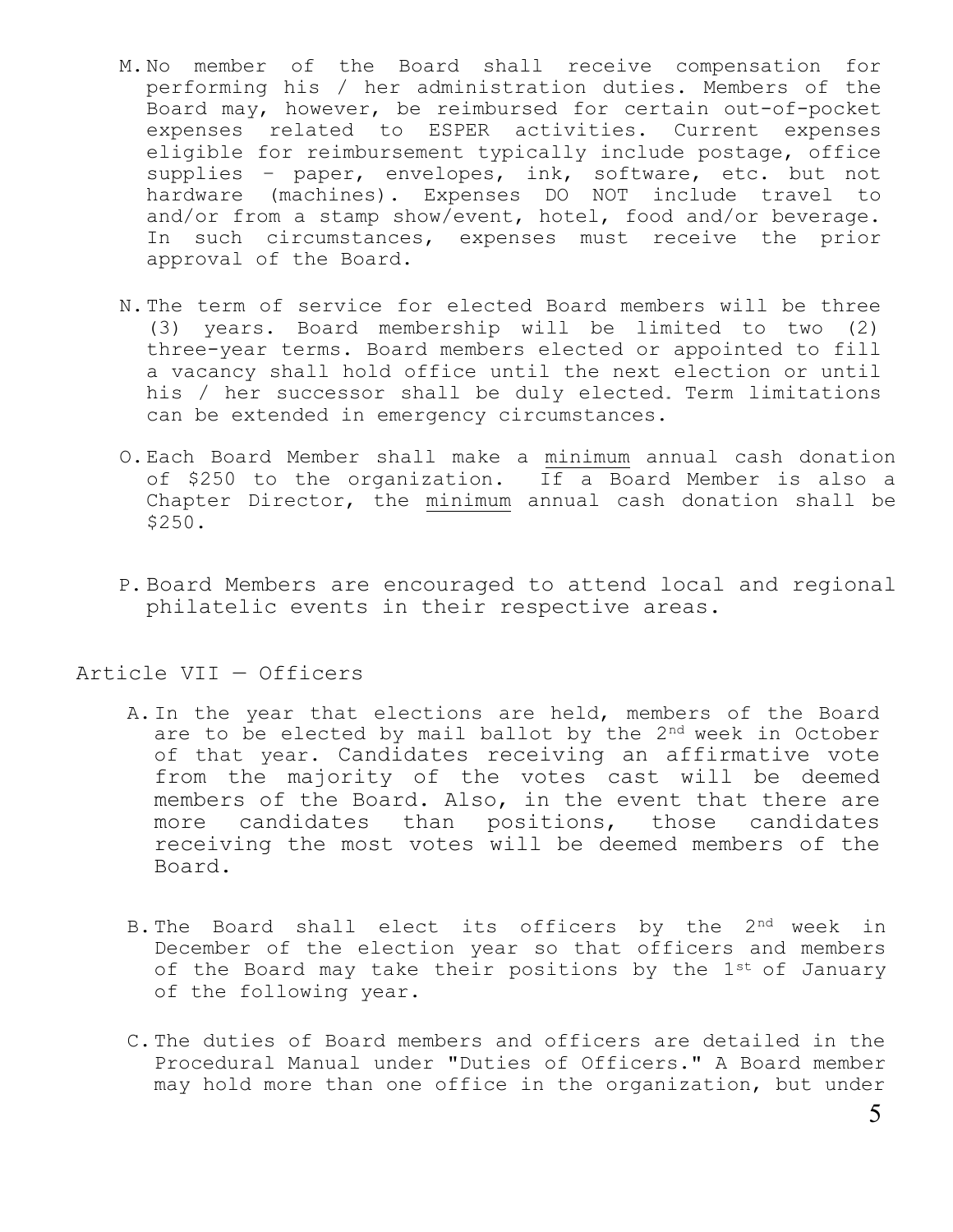no circumstances may the same person hold the offices of President and Treasurer at the same time.

- D.An officer who resigns from office must do so by written notice; which may include email, to the Board.
- E.An officer may be removed by the Board for malfeasance or for failure to perform the duties of the office.
- F.In the event of a vacancy due to death, resignation, or removal, the vacancy will be filled by an appointee of the President with the approval of the Board. Such appointee shall complete the term of service and may run for a Board position in the next scheduled election.

Article VIII — Duties of Officers and Editor

- A.President: The President shall be a member of the Board. The duties of the President shall be:
	- To preside at all meetings of the Board
	- To preside at all General meetings of the membership of ESPER
	- To compile and present all matters requiring the attention of the Board
	- To deliver a report as to the condition of ESPER at an annual membership meeting. This report shall be made a part of the minutes of the meeting.
	- The President shall be an ex-officio member of all committees of ESPER.
	- The President shall execute, together with the Secretary or any other officer designated by the Board, any deed, contract, bond or any instrument expressly designated by the Board for signatures.
	- The President, at his / her discretion, may appoint Chapter Directors, with the advice and consent of the Board.
	- The President shall perform other duties as the Board may direct.
- B.Vice President: The Vice President shall be a member of the Board. The duties of the Vice President shall be:
	- To preside at all ESPER meetings in the absence of the President.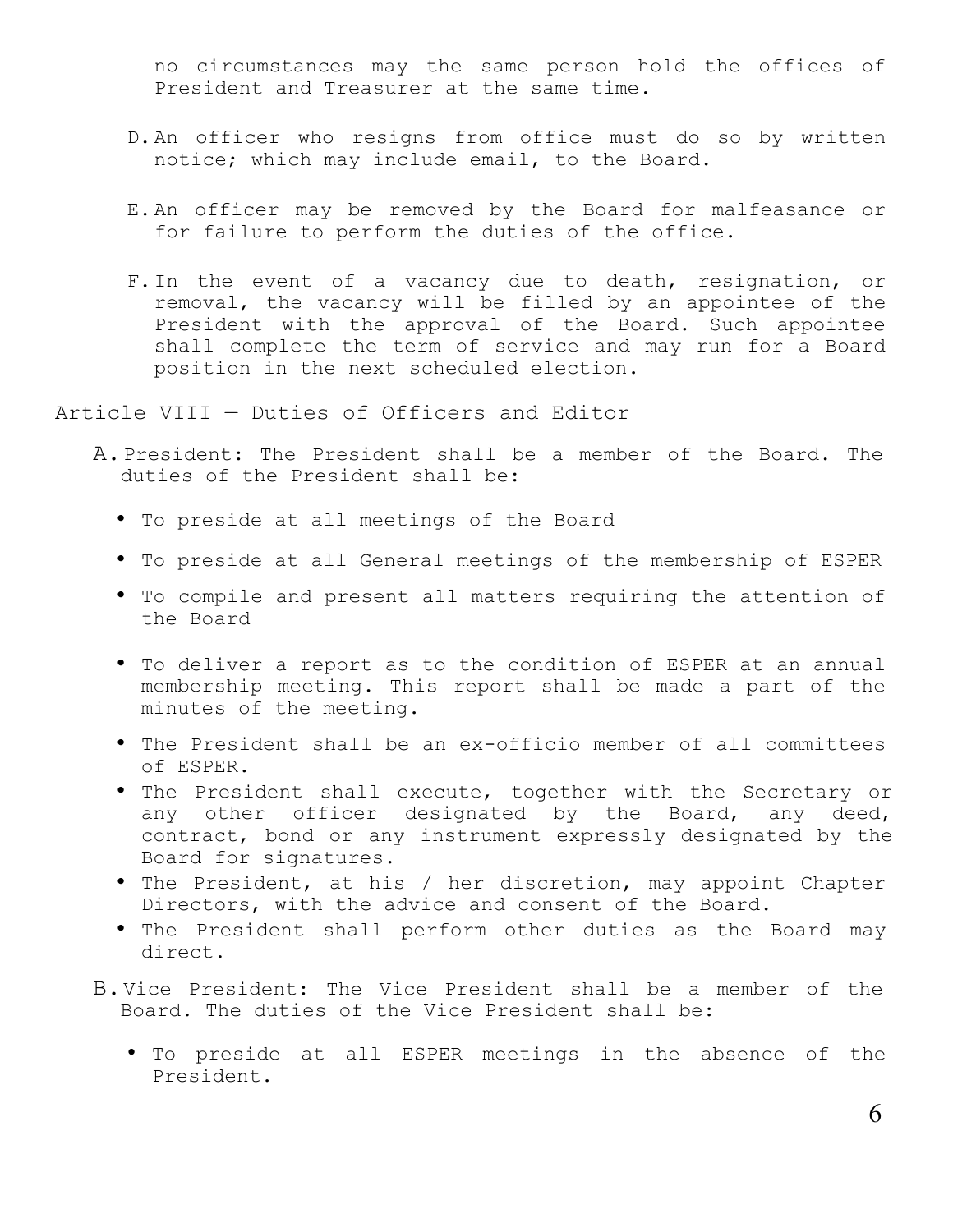- To perform duties as they may be directed by the President and / or the Board from time to time.
- To supervise the Chapter Directors

In the event of a vacancy, an inability, or a refusal to act by the President, and at the direction of a majority of the Board, the Vice President shall perform all of the duties of President until the position of President is filled

- C. Secretary: The Secretary shall be a member of the Board: The duties of the Secretary shall be.
	- To send notices and agendas of Board and general meetings at least ten days prior to meeting date.
	- To take minutes at all Board and General meetings and distribute copies of these minutes to all appropriate parties.
	- To draft and send out letters to appropriate persons concerning decisions made at Board and General meetings, as directed by the President.
	- To maintain an archive of minutes and materials distributed at Board and General meetings.
	- To maintain a roster of members in cooperation with the Membership Committee.
	- To submit a copy of the membership roster to Board members, Chapter Directors, and the Founder quarterly.
	- To prepare inserts for the newsletter, as needed, in concert with the *Reflections* editor.
- D. Treasurer: The Treasurer shall be a member of the Board. The duties of the Treasurer shall be
	- To monitor expenditures, bank accounts, balances, and budget allocations and to alert the Board if there are any problems or discrepancies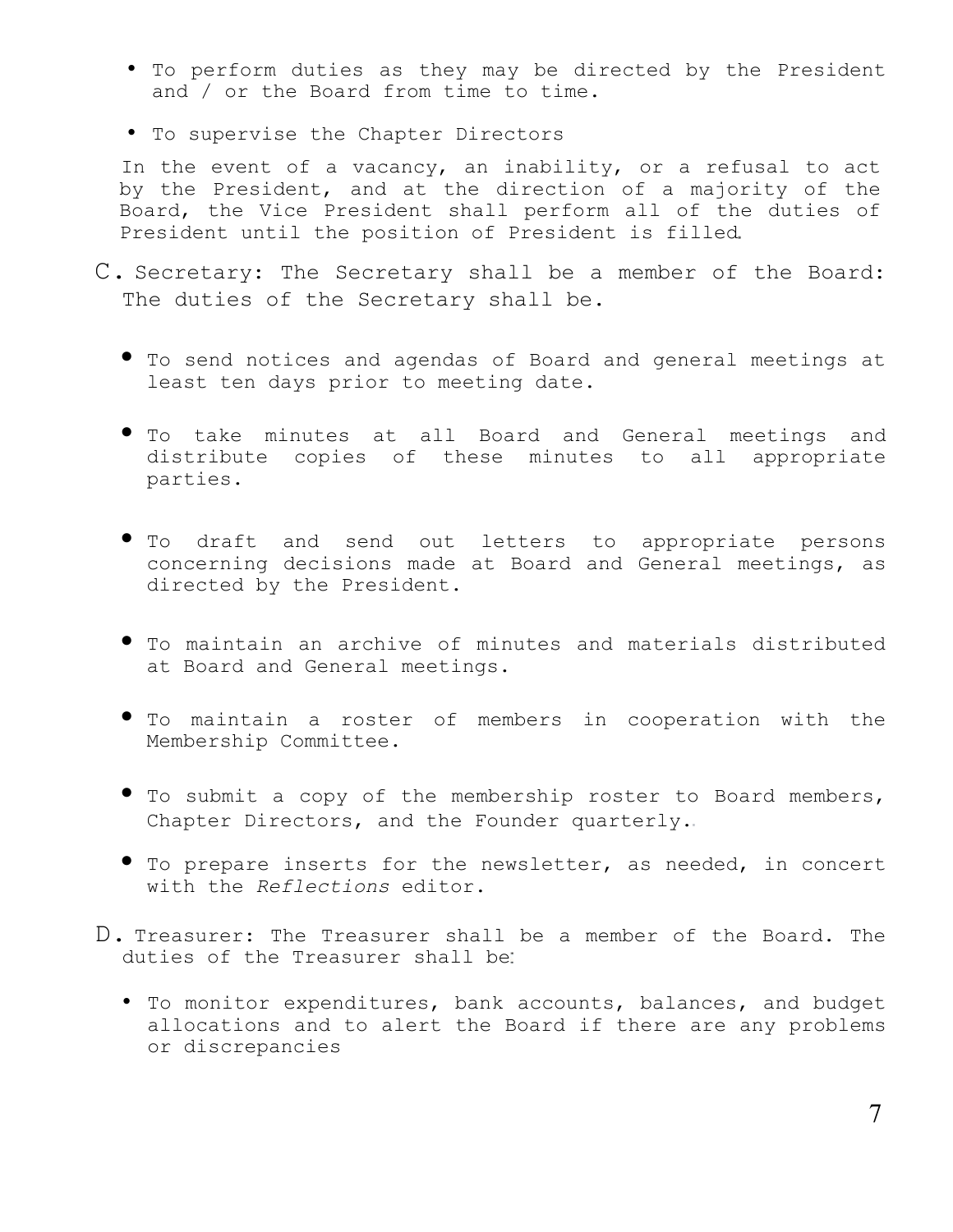- To review any request for payment and note whether it is a budget item or has received special approval by the Board. If request is in order, and monies are available, Treasurer cuts a check for payment. A written statement should accompany each payment.
- In collaboration with the Financial Secretary, prepares a debit/expenses report for the Board's monthly financial report or when a financial report is requested by the Board
- In collaboration with the Financial Secretary, prepare an annual income/receipts report for the Board, which will be presented to the membership through publication in ESPER's newsletter, *Reflections.*

The Treasurer is the Chair of the Finance Committee and helps in the preparation of the annual budget.

- E. Financial Secretary: The Financial Secretary may or may not be a member of the Board. The duties of the Financial Secretary are:
	- To maintain ledgers and records of all monies received from the Membership Committee, Fundraising Committee and general resources and deposited into ESPER's bank account.
	- To prepare contribution/donation acknowledgement letters in a timely manner for the President's signature.
	- To prepare a monthly income report for submission to the Board.
	- To send report of deposited income to the Treasurer for reconciliation of monthly bank statements.
	- To maintain a record of all "In-Kind" donations to ESPER (Stamps, FDCs, Posters, etc). Disposition of these donations shall be noted. Letters acknowledging these donations shall be prepared for the signature of the President.
	- In collaboration with the Treasurer, prepare an income/ receipts report for the Board's monthly financial report or when a financial report is requested by the Board.
	- In collaboration with the Treasurer, prepare annual income/ receipts report for the Board, which will be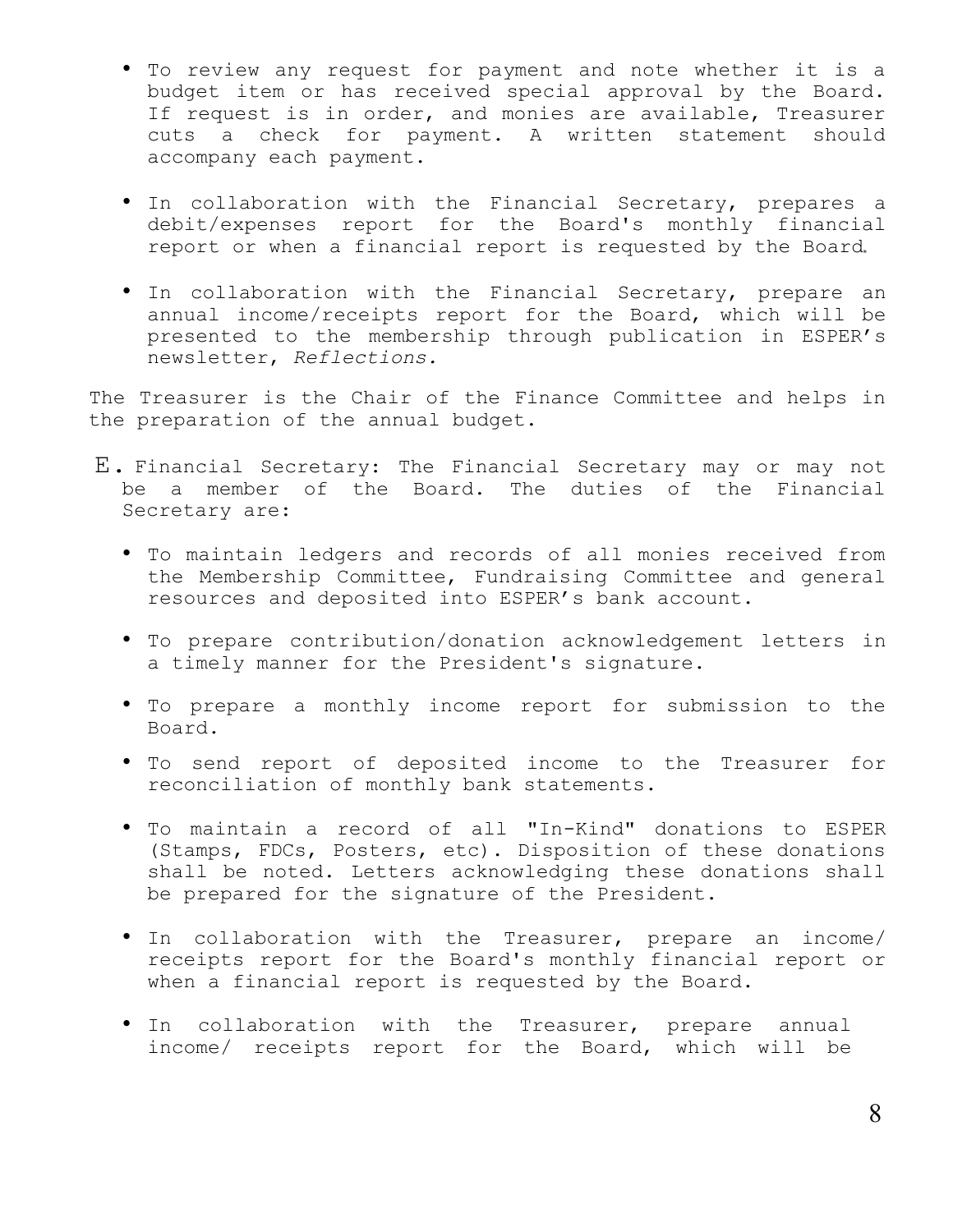presented to the membership through publication in ESPER's newsletter *Reflections*.

The Financial Secretary is a member of the Finance Committee and helps in the preparation of the annual budget.

- F. Managing Editor of *Reflections*: The Managing Editor of ESPER's newsletter, *Reflections*, serves as an agent of ESPER and is appointed by the President with the approval of the Board. The term of the Managing Editor, a volunteer position, is indefinite. He/She serves at the pleasure of ESPER. The duties are as follows.
	- Overall responsibility for producing, in a timely fashion, an agreed-upon number of issues of the newsletter each year. This includes creating,printing/publishing(costs), and distribution of (costs) each newsletter issue with the Board's approval.
	- Reaching out to members and encouraging them to submit articles of interest.
	- Determining the lay-out of each issue of the newsletter.
	- Working with volunteers, i.e., proofreaders, copy editors, etc., to guarantee that each issue of *Reflections* meets the highest editorial standards.
	- Developing and introducing new segments in the newsletter such as ads, philatelic information or regularly appearing columns.
	- Identifying individuals and organizations that should receive complimentary copies of the newsletter.
	- On a regular basis, submit samples of the newsletter to philatelic newsletter competitions.

The Managing Editor must possess a high-level of computer skills, including the use of email, and various computer programs. He / She should have a good understanding of the workings of ESPER and of philately in general.

All materials purchased and / or developed in relation to the publishing of the newsletter remain the property of the organization. Documented and approved expenses will be reimbursed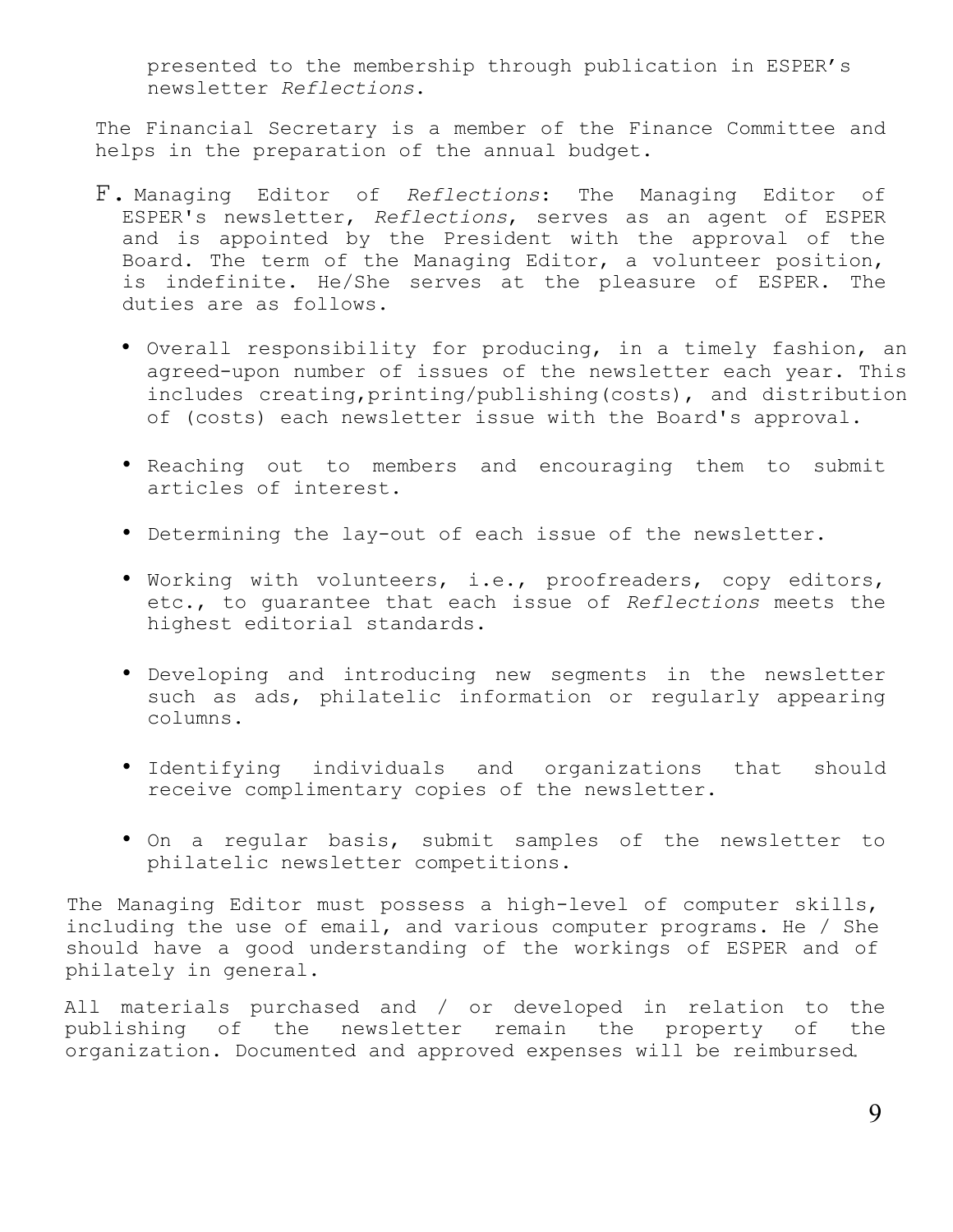G. Director of Social Media: Overall responsibilities of Director of Social Media involve managing various social media platforms and day-to-day activities including:

· Develop relevant content topics to reach ESPER's audience.

· Create, curate, and manage all published content (written, images, and/or video).

· Develop and expand community and/or influencer outreach efforts, including additional platforms, as necessary.

· Oversee design (i.e.: Facebook Timeline cover, profile pic, Twitter profile, etc.).

· Design, create and manage promotions and social ad campaigns as necessary.

· Manage efforts in building reputation. Be aware of potential conflicts of interest. Monitor online reviews and respond to each review.

· Become an advocate for ESPER in social media spaces, engaging in dialogue and answering questions where appropriate.

Develop quidelines for posting/tagging ESPER information for ESPER members as needed

The Director of Social Media must possess in-depth knowledge and understanding of social media platforms, their respective participants (Facebook, Twitter, Instagram, Pinterest, etc.) and how each platform can be deployed in different scenarios. S/he maintains excellent writing and language skills. S/he should have a good understanding of the workings of ESPER and of philately in general. She/he displays ability to succinctly and effectively communicate information and ideas in written and/or video format. She/he exceeds at building and maintaining relationships, online and off with other stamp associations and other philatelic audiences.

H. Webmaster: The Webmaster of ESPER serves as an agent of ESPER and is appointed by the President with the approval of the Board and serves at the pleasure of the Society. The Webmaster must possess high level computer skills including knowledge of Word, PDF files, photo imaging, graphics, the ability to create icons, and knowledge of [Wix.com](http://wix.com/), website host. He/She should have a good understanding of the workings of ESPER and a general knowledge of philately. The Webmaster is a volunteer position and serves an indefinite term.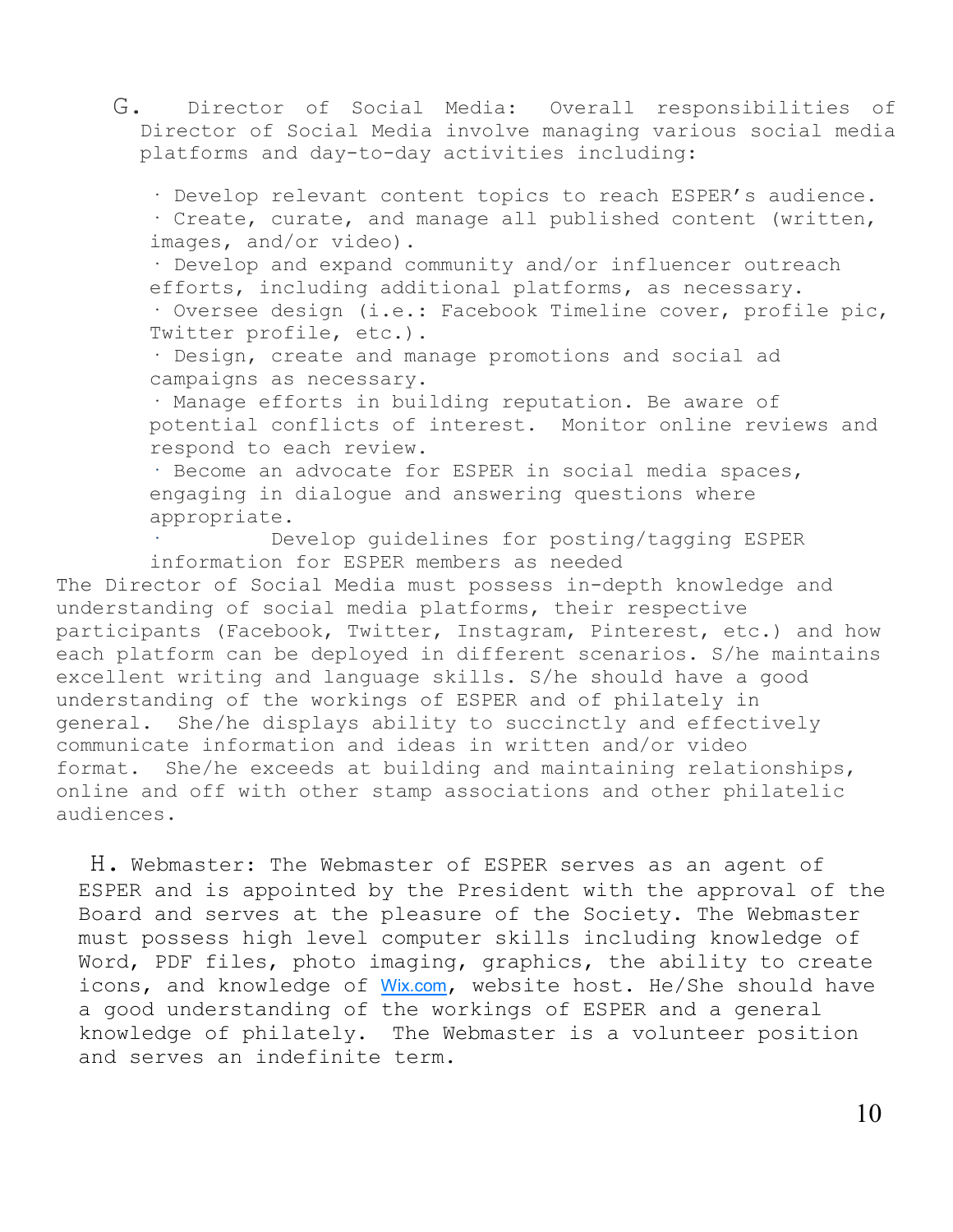- Overall responsibility for producing, ESPER's website. Maintain website with updated photos of United States and worldwide African Americans on stamps. Generate and revise website pages as needed.
- Maintain the ESPER merchandise store and purchases made by PayPal. Maintain new members paying by PayPal and notify Membership committee of new member information. Maintain overall PayPal account. Transfer money to general account maintained by ESPER's treasurer.
- Maintain pages for new stamps being issued, stamp show calendar, ceremonies, and stamp events. Fix links that don't work and pictures that aren't appearing properly.
- Maintain a members-only page.
- Develop and maintain the layout of the website, introduce and add new items as needed, ensuring that the information is factual, easy to access, and pleasing to the eye.
- Monitor and implementing updates and upgrades for all webbased platforms.
- Handle web-related purchasing, e-commerce; manage web domains; maintain links, troubleshooting, and regular review of content for accuracy.
- Enter ESPER website in philatelic competitions. Make general announcements through email blasts to membership when necessary or lucrative. Maintain *Reflections* newsletter archive.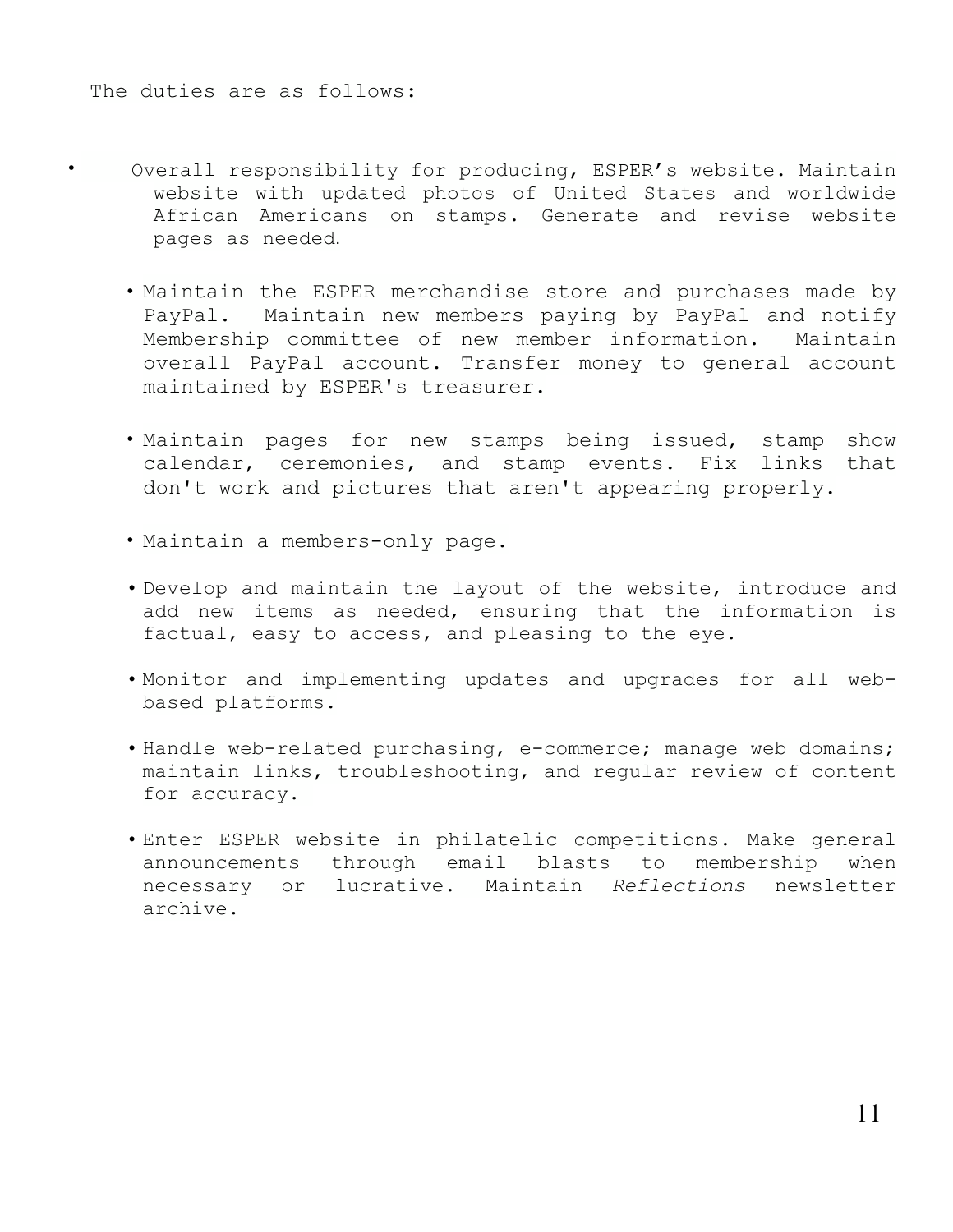## Article IX — Chapters and Chapter Directors

- A. Chapters: A Chapter can be formed when there are five 5 or more members in the proposed area. Upon written application to the Board, the formation of a Chapter will be considered. Once a Chapter is formed, the Chapter Director shall be appointed by the President with the approval of the Board. The guidelines for a Chapter are:
	- The Chapter must accept ESPER's By-Laws
	- Chapter meetings should be held for promoting ESPER, attracting new members, assisting in maintaining the interest of current members, and sharing information.
	- Plans for a meeting should be submitted to the Vice President at least fifteen (15) days prior to the event. Minutes from the meetings are to be submitted to the Vice-President and be included in the Chapter Report.
	- With the knowledge of the Board, the Chapter can build relationships with local post offices and other philatelic societies and organizations.
	- The Chapter should help promote ESPER by maintaining a presence at local and regional philatelic events and shows.
	- Only members in good standing may vote at a meeting. When a vote is taken, decisions will be determined by a simple majority of the members voting.
	- Upon the approval of the Board, a Chapter may collect nominal donations to support its activities. With prior approval, funds might be obtained from the Board for specific events and/or items. **(It is the Chapter Director's responsibility to report these donations to the Financial Secretary for documentation).**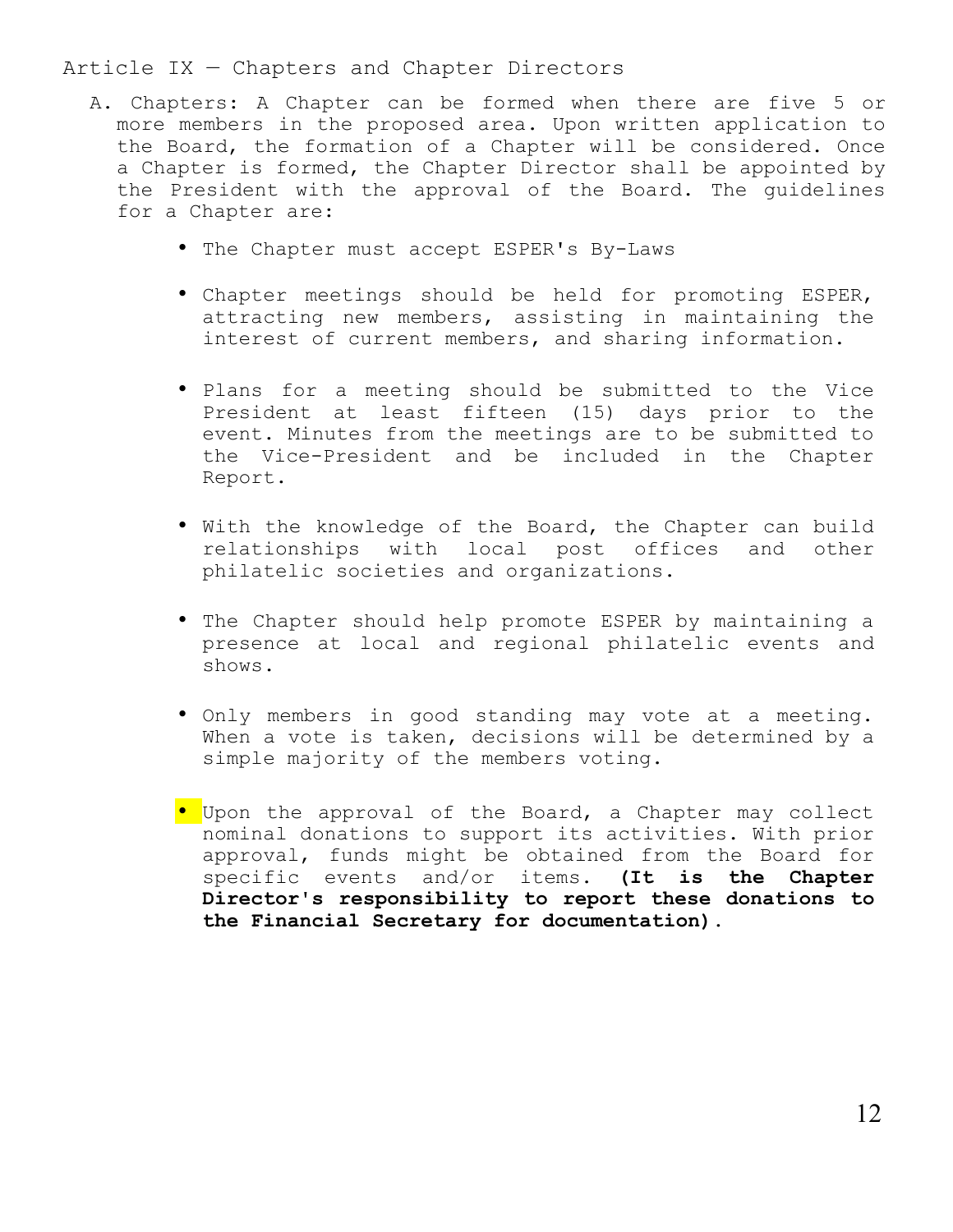- B. Responsibilities of a Chapter Director
	- **•** Convening meetings of the group at least two (2) times a year and making sure that the reports of these meetings are submitted to the Vice-President.
	- Taking responsibility for keeping members informed about philatelic activities in the area and about philatelic events that would be of interest to the members.
	- Serving as a voice for the group, providing feedback to the Board about the interests, issues and concerns of the group.
	- Encouraging members to submit articles for the society's newsletter.
	- Chapter Directors are encouraged to attend Board meetings on an ex-officio basis and will receive minutes of all official Board meetings.
	- Each Chapter Director shall make an annual cash donation of \$75 to the organization. If a Chapter Director is also a Board Member, the annual cash donation shall be \$250 which is the annual cash donation for a Board Member.

## Article X — Standing and Special Committees

A. The **Standing Committees** of ESPER shall be.

- *Communications/Public Affairs/Public Relation* Responsible for developing and assisting in the implementation of an annual plan that serves to increase knowledge about ESPER. Includes assisting in the preparation of the ESPER newsletter, *Reflections*, and securing speakers for local stamp shows at which ESPER is a sponsor or participant and at local ESPER meetings.
- *Education* Responsible for educating members about the individuals, groups and events represented in philatelic materials. Includes identifying books, publications, speakers, and events that will serve to enlighten ESPER members and others. Includes creating a scholarship and program.
- *Executive* Composed of a small number four (4) of elected members of the Board, who are appointed as the Executive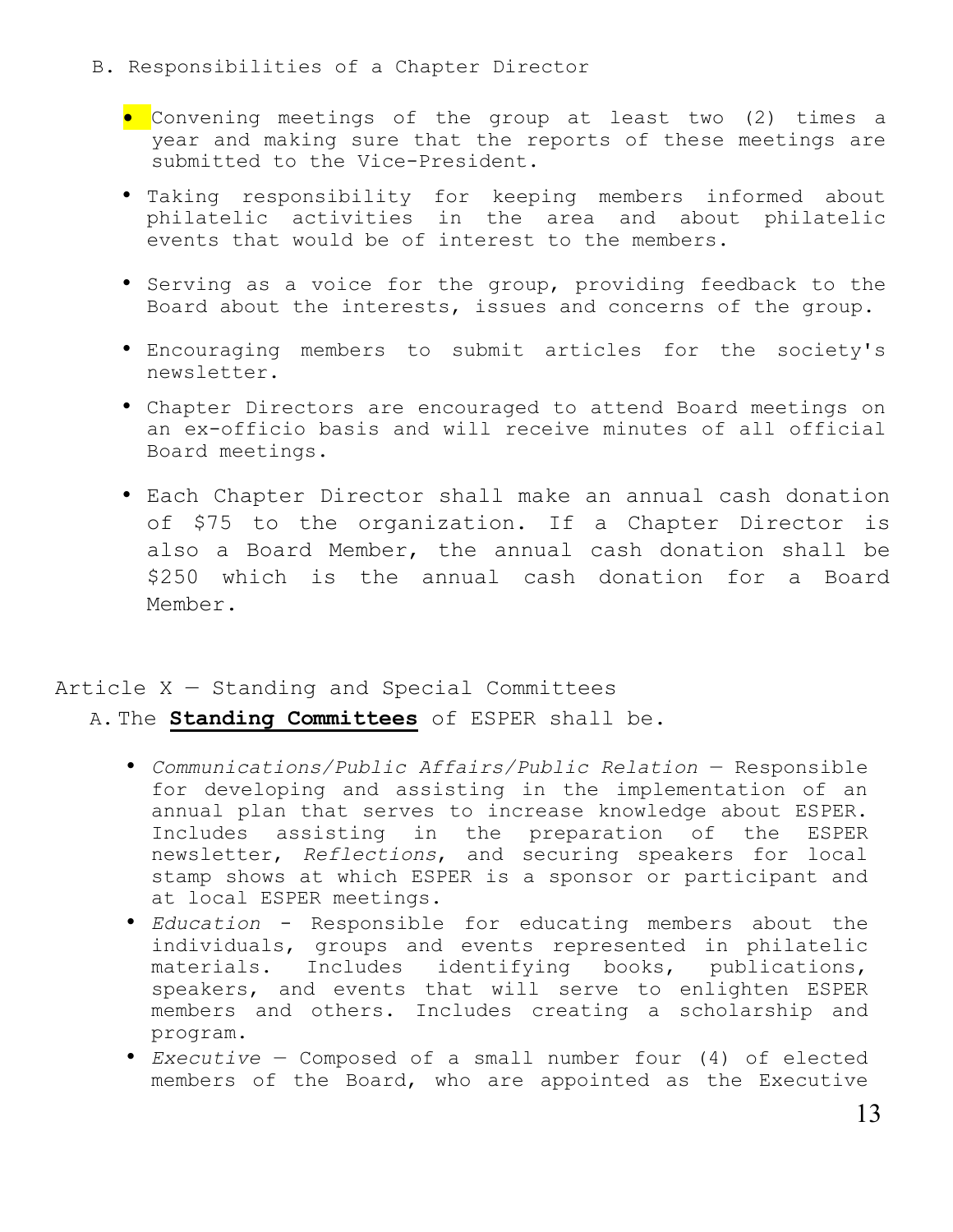Committee by the President. It is presided over by the President and is given the power to make decisions when the Board cannot meet or is not scheduled to meet. It also may function as a special committee to address issues not attended to in the bylaws.

Decisions will be made by a simple majority of the Executive Committee members. A report of any and all decisions made by the Executive Committee must be reported to the larger Board at its next regularly scheduled meeting.

- *Finance* Working in concert with the Board of Directors and the Treasurer assists in the development of an annual budget. Develops procedures for handling ESPER's finances. Also, works with Fundraising Committee to increase donations and other sources of income.
- *Fundraising* Responsible for developing and implementing plans to raise funds to help ESPER achieve its philatelic goals. Includes soliciting donations from individuals and organizations.
- *Membership* Responsible for recruiting new members, retaining current members and reaching out to former members. Engaging in those activities that promote the development and retention of ESPER's membership, e.g. distribution of applications, brochures, and surveys. Visible presence and assistance at stamp shows and events where ESPER has a presence.
- B. By-laws Committee: When changes to the By-laws are anticipated, a By-laws Committee shall be appointed by the President. The By-laws Committee shall be composed of at least two (2) members, who shall review all proposals for changes, additions or omissions. The Committee shall make such recommendations as may be deemed appropriate. The Board may also make such recommendation on its own motion if deemed desirable.
- C. Election Committee: This Committee is active only during an election year. The members of this Committee are appointed by the President during the first week of January. The Committee will consist of a Chair and two (2) members in good standing. In cooperation with the Membership Committee, this Committee will handle the nomination and election process during the election year.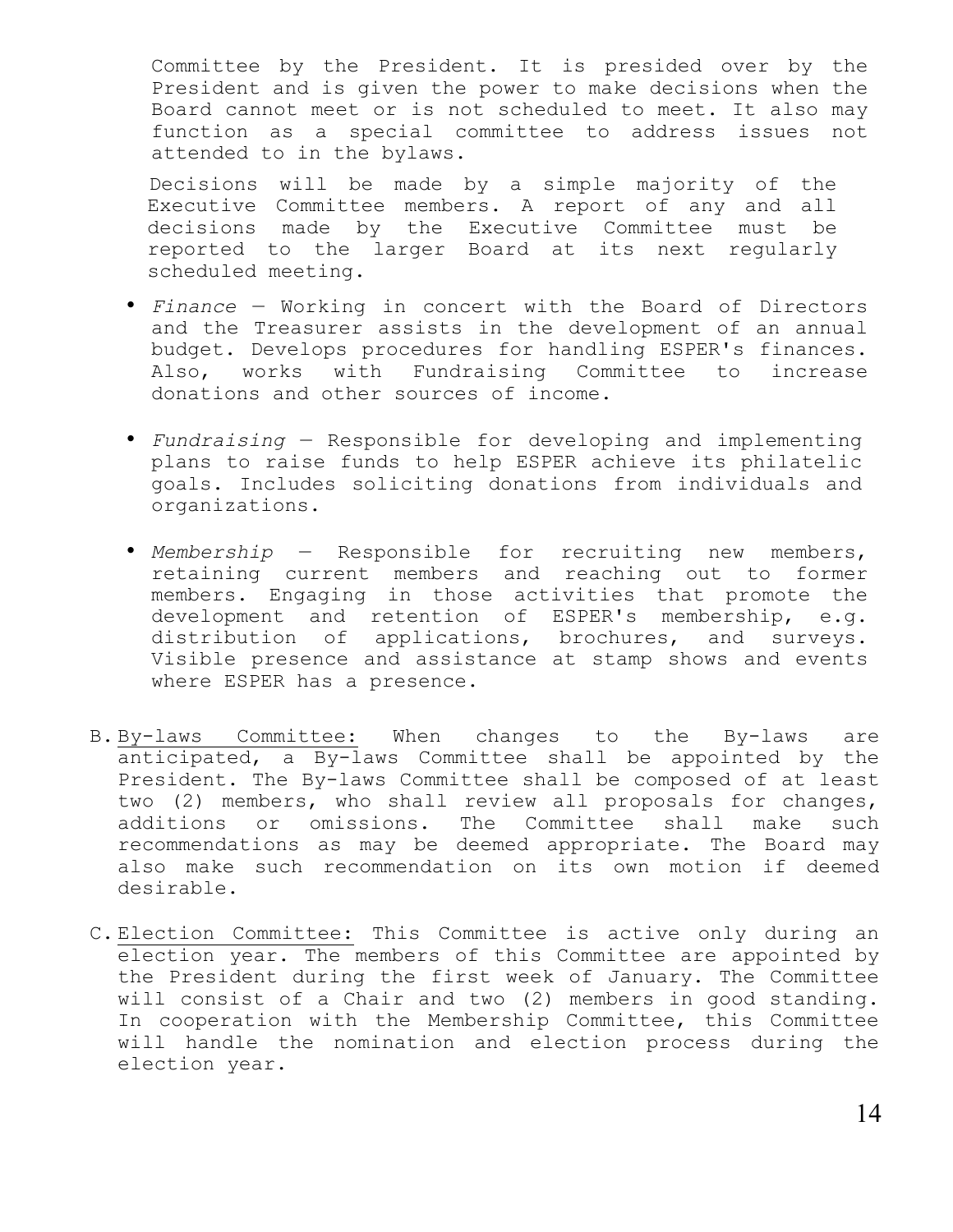# **Ebony Society of Philatelic Events and Reflections Conflict of Interest Policy**

#### Preamble

The Board of Directors, Officers, Chapter Directors, and other member holding critical positions (website, social media, etc.) of ESPER owe a duty of loyalty to ESPER which requires that in their positions, they act in the interest of the ESPER and not in their personal interests. Directors, Officers, Chapter Directors and other critical members may not use their positions or information they have about ESPER or information obtained through their positions in a manner that allows them to secure a significant economic benefit, either directly or indirectly, for themselves or their relatives. In sum, it is the policy of ESPER that no transaction between it and its Directors, Officers, Chapter Directors, or other members holding critical positions be tainted with an actual or perceived conflict of interest.

Disclosure

(a) Prior to election to the Board or as an Officer or appointment as Chapter Director or other member holding a critical position, and annually thereafter, all of said persons shall disclose in writing, to the best of their knowledge, any Interest (as defined below) in any other organization which provides goods or professional or other services to ESPER for a fee or other compensation. A copy of each disclosure statement shall be available to any said persons.

(b) If at any time during his or her term of service a Board Director or Officer or Chapter Director or other member holding a critical position has any Interest which may pose a conflict of interest at any time during that said person's service, he or she shall promptly disclose the material facts of that Interest in writing to the President of the Board.

(c) When any matter in which a Board Director or Officer or Chapter Director or other member holding a critical position has an Interest comes before the Board or any committee of the Board for decision or approval, that Interest shall be immediately disclosed to the Board or the Committee by that said person.

#### Definition of "Interest"

Whether a Board Director or Officer or Chapter Director or other member holding a critical position has an Interest in a matter shall be determined by whether that said person or a relative (or a concern with which such persons are associated) would have a significant economic interest, either directly or indirectly, in a decision on the matter by the Board or Committee. A person is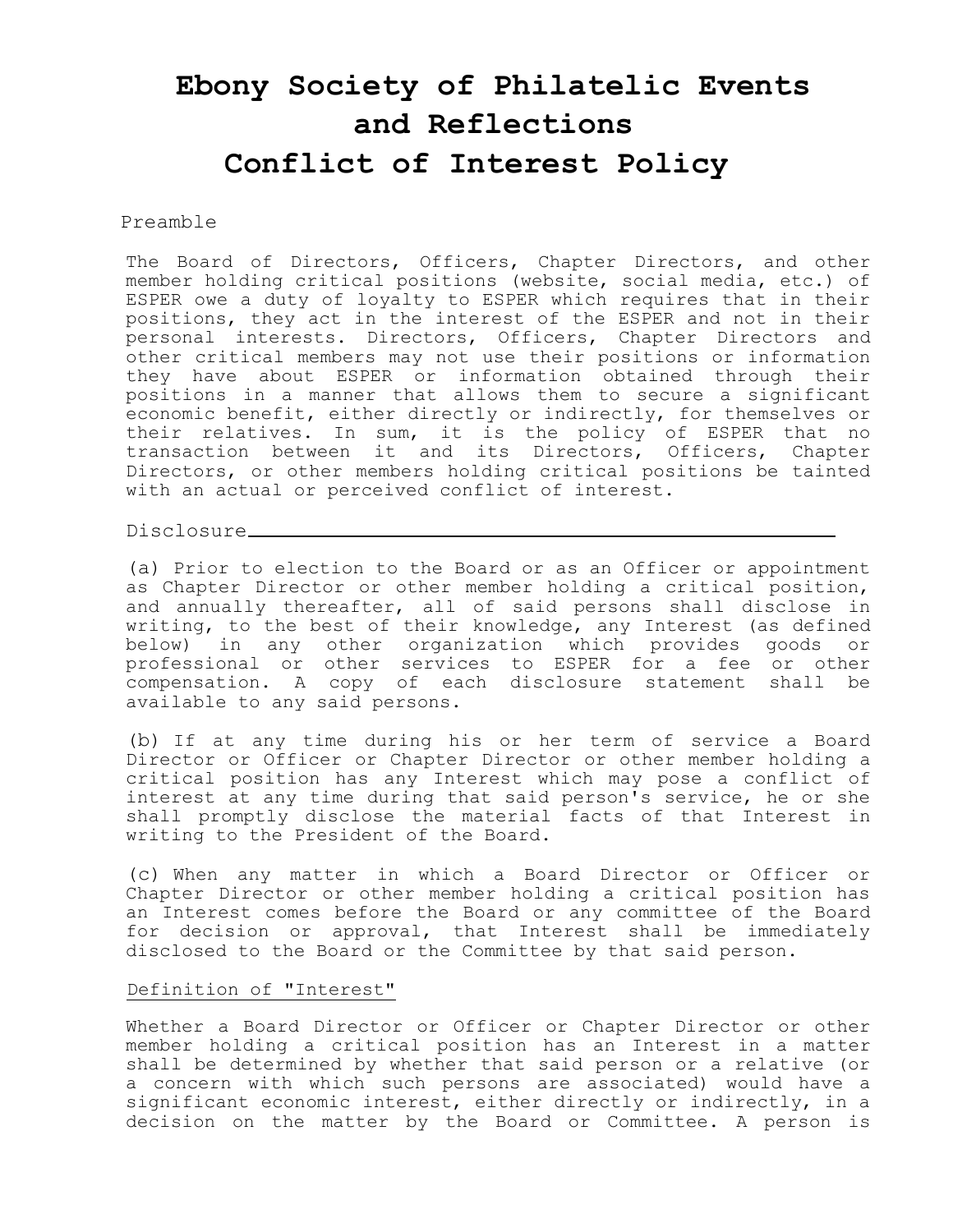associated with a concern if he or she participates in (including participating as an owner) or is affiliated with any other organization with which ESPER deals with OR may be in competition for funding or donations.

## Votinq

No Board Director shall vote on any matter in which he or she has an Interest.

Page2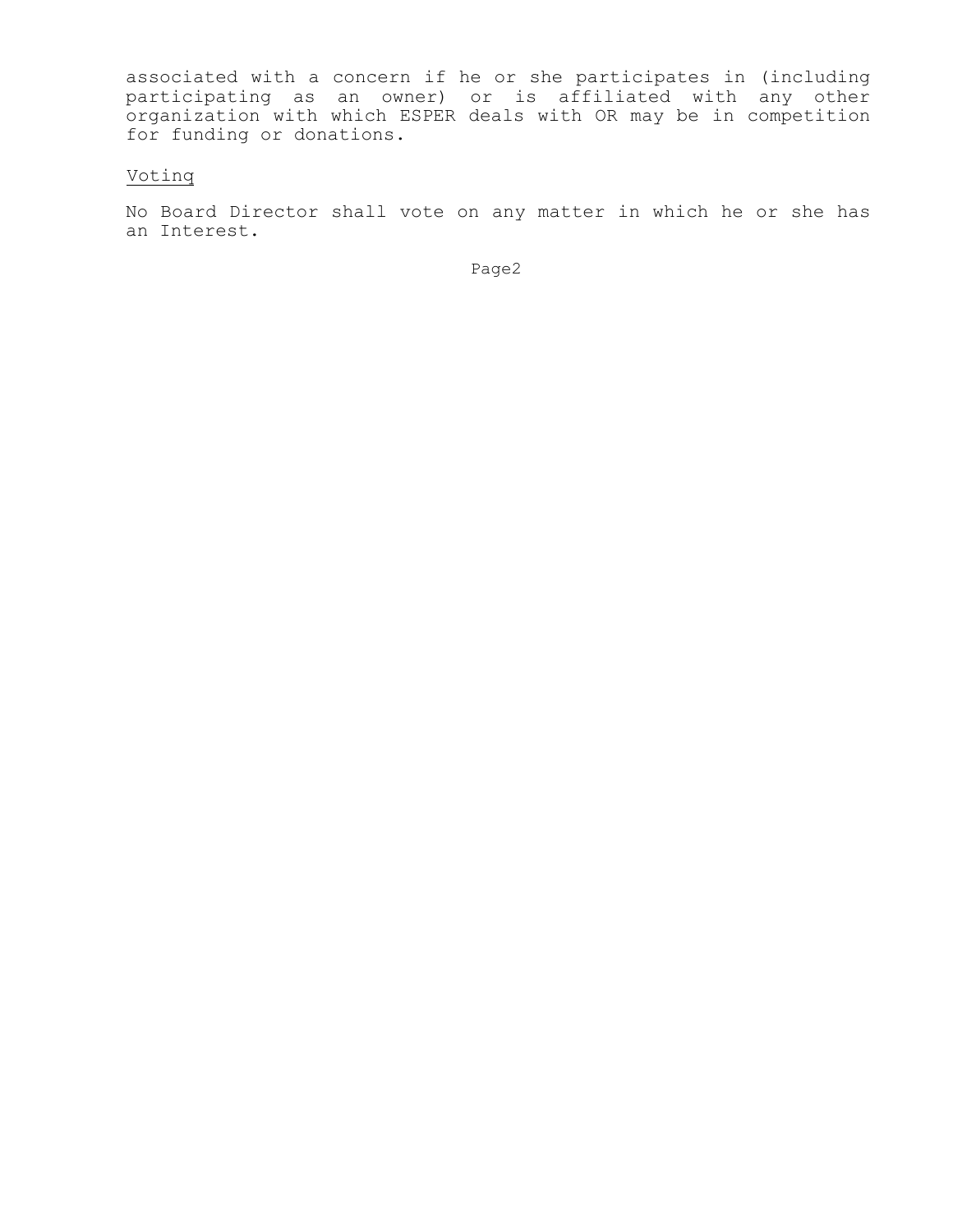# **Ebony Society of Philatelic Events and Reflections Conflict of Interest Policy**

#### Non-Participation

The Board or members of a committee may, by majority vote, ask any Board Director or Office or Chapter Director or other member holding a critical position who has an Interest in a matter not to participate, or to leave the room at the Board meeting or committee meeting in which discussion regarding that matter is carried on; provided, however, that the interested person may participate in any discussion regarding his or her exclusion.

#### Attempts to Influence

A Board Director or Officers or Chapter Director or other member holding a critical position shall not attempt to influence other Directors or Officers, etc., regarding matters in which they have an Interest, without first disclosing that Interest.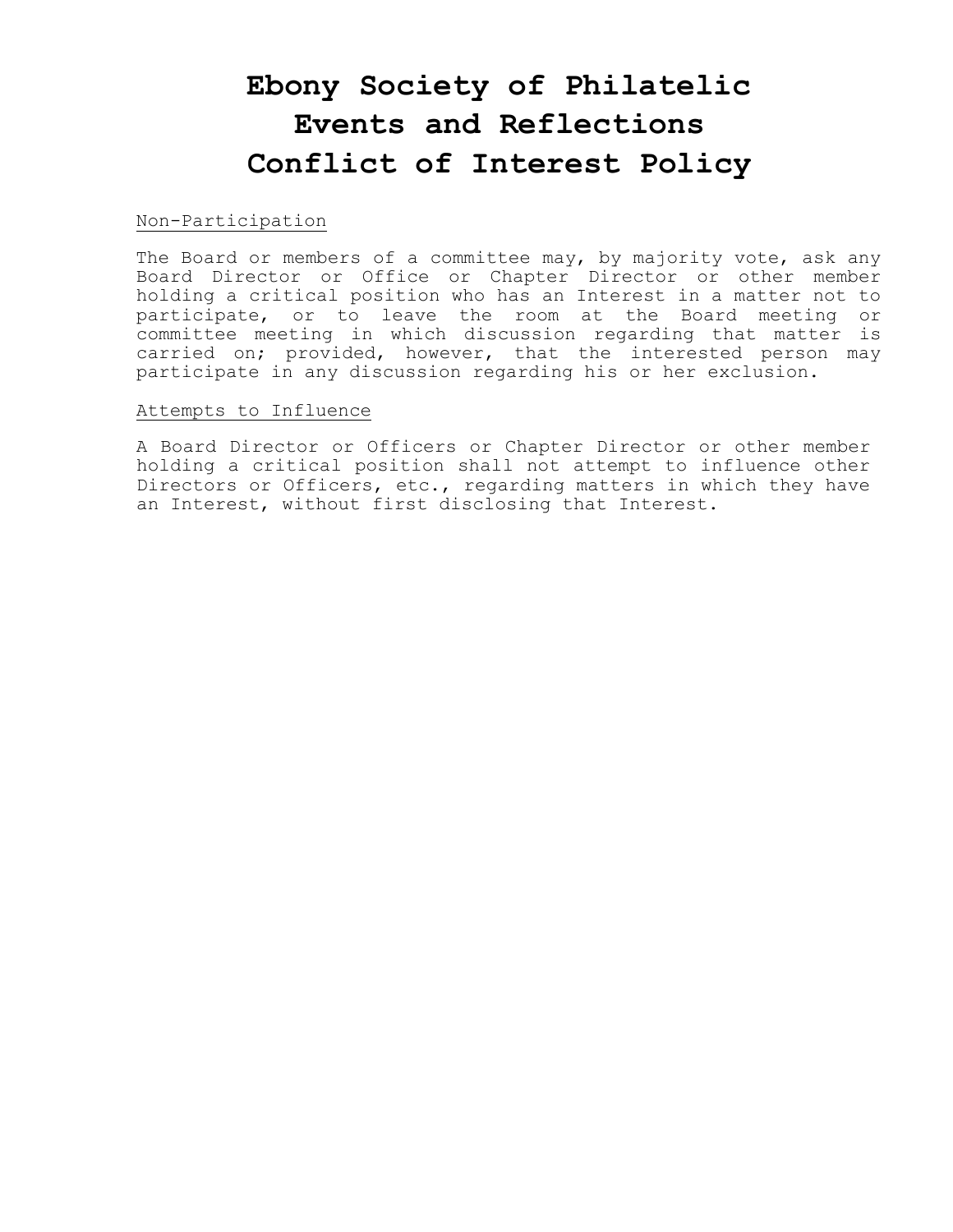## **Ebony Society of Philatelic Events and Reflections Annual Compliance Confirmation**

In connection with ESPER's annual compliance process and in order to assist ESPER in responding to certain questions on IRS Federal Form 990 ("Return of Organization Exempt from Income Tax"), your assistance is requested in responding to the following questions.

Name:

1.Have you received a copy of ESPER's Conflict of Interest Policy?

Yes No

2.Have you read and do you understand the policy?

Yes No

3.Do you agree to comply with the policy?

Yes No

4.Members of the Board of Directors of ESPER are required to disclose any financial interests as defined in the ESPER Conflict of Interest Policy. Do you have any financial interests to disclose?

Yes No

If "yes", please provide detail.

5.Did you have a family relationship or business relationship with any officer, director, or any volunteer of ESPER? Yes No

If "yes", please provide detail.